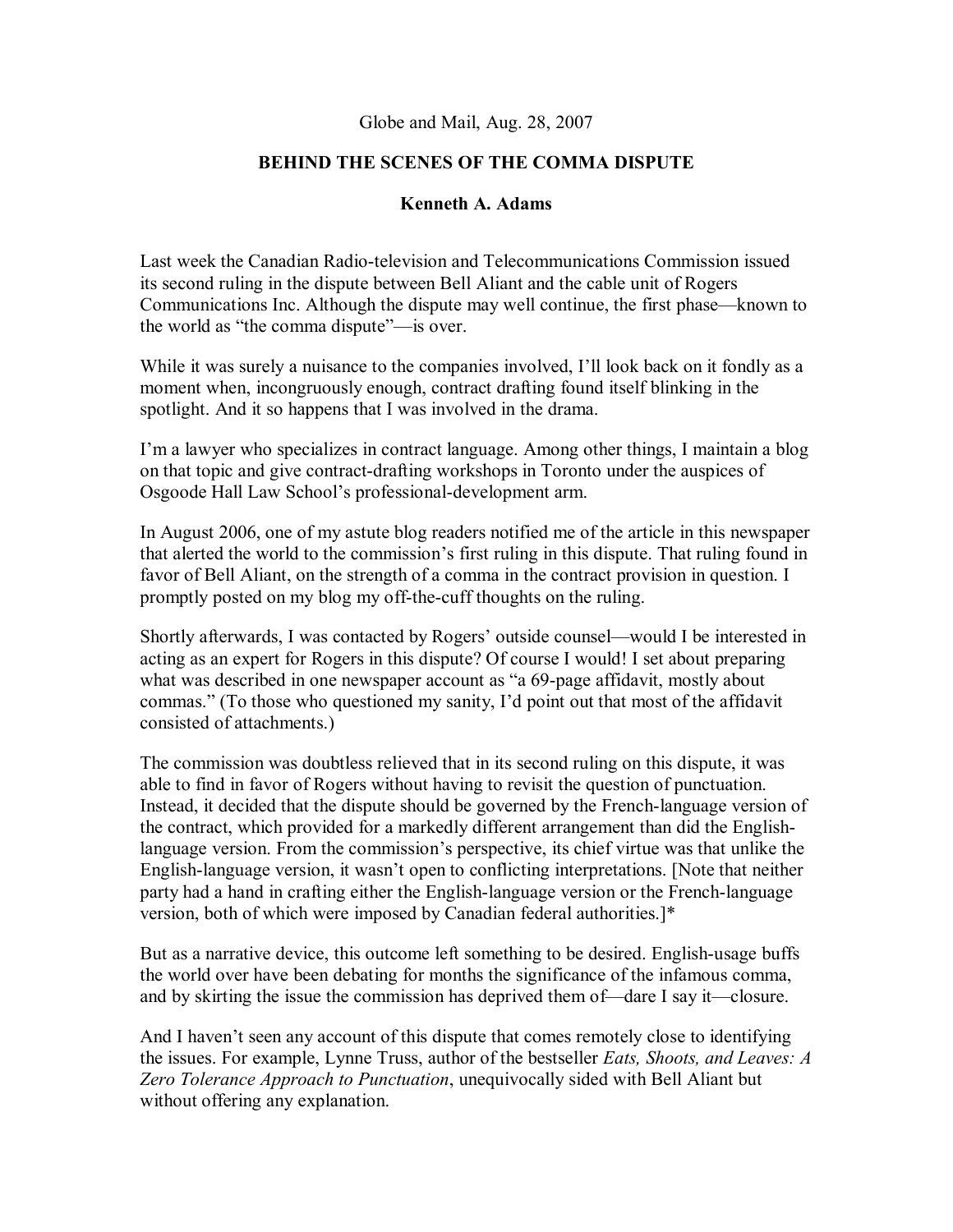In an attempt to fill this aching void, here's why I think any knowledgeable and evenhanded observer would have resolved the comma aspect of the dispute in favor of Rogers.

First, let's revisit the contract language at issue:

Subject to the termination provisions of this Agreement, this Agreement shall be effective from the date it is made and shall continue in force for a period of five (5) years from the date it is made, and thereafter for successive five (5) year terms, unless and until terminated by one year prior notice in writing by either party.

The dispute concerned whether the closing modifier—the phrase *unless and until terminated by one year prior notice in writing by either party*—modifies both preceding clauses or just the immediately preceding clause.

Echoing an argument offered by Bell Aliant, the commission noted that based on "the rules of punctuation," the presence of a comma immediately before the word *unless* meant that the closing modifier modified both preceding clauses. The led the commission to side with Bell Aliant in concluding that under the contract Bell Aliant could terminate on one year's notice during the initial five-year period.

In alluding to "the rules of punctuation," the commission could only have been referring to the interpretive principle known as the Rule (or Doctrine) of the Last Antecedent.

Although courts had invoked this principle previously, the Rule of the Last Antecedent is associated with one Jabez Sutherland, a U.S. lawyer, who in 1891 said, "Referential and qualifying phrases, where no contrary intention appears, refer solely to the last antecedent."

He went on to propose a specific test: "Evidence that a qualifying phrase is supposed to apply to all antecedents instead of only to the immediately preceding one may be found in the fact that it is separated from the antecedents by a comma."

This test has been parroted in at least one Canadian legal text and has been invoked in some Canadian case law. This is presumably how Bell Aliant came to invoke it.

But the Rule of the Last Antecedent is not in fact a "rule of punctuation." Instead, it's one of the canons of construction used by courts, sporadically and inconsistently, to resolve what would otherwise be ambiguities in statutes and contracts.

Anyone contemplating invoking the Rule of the Last Antecedent should consider that it's inconsistent with how writers use commas and how manuals of style say writers should use commas.

Manuals of style recognize that the comma is used to indicate a slight break in a sentence. But according to the Rule of the Last Antecedent, adding a comma after a series of antecedents not only doesn't sever the modifier from the last noun or phrase in the series,